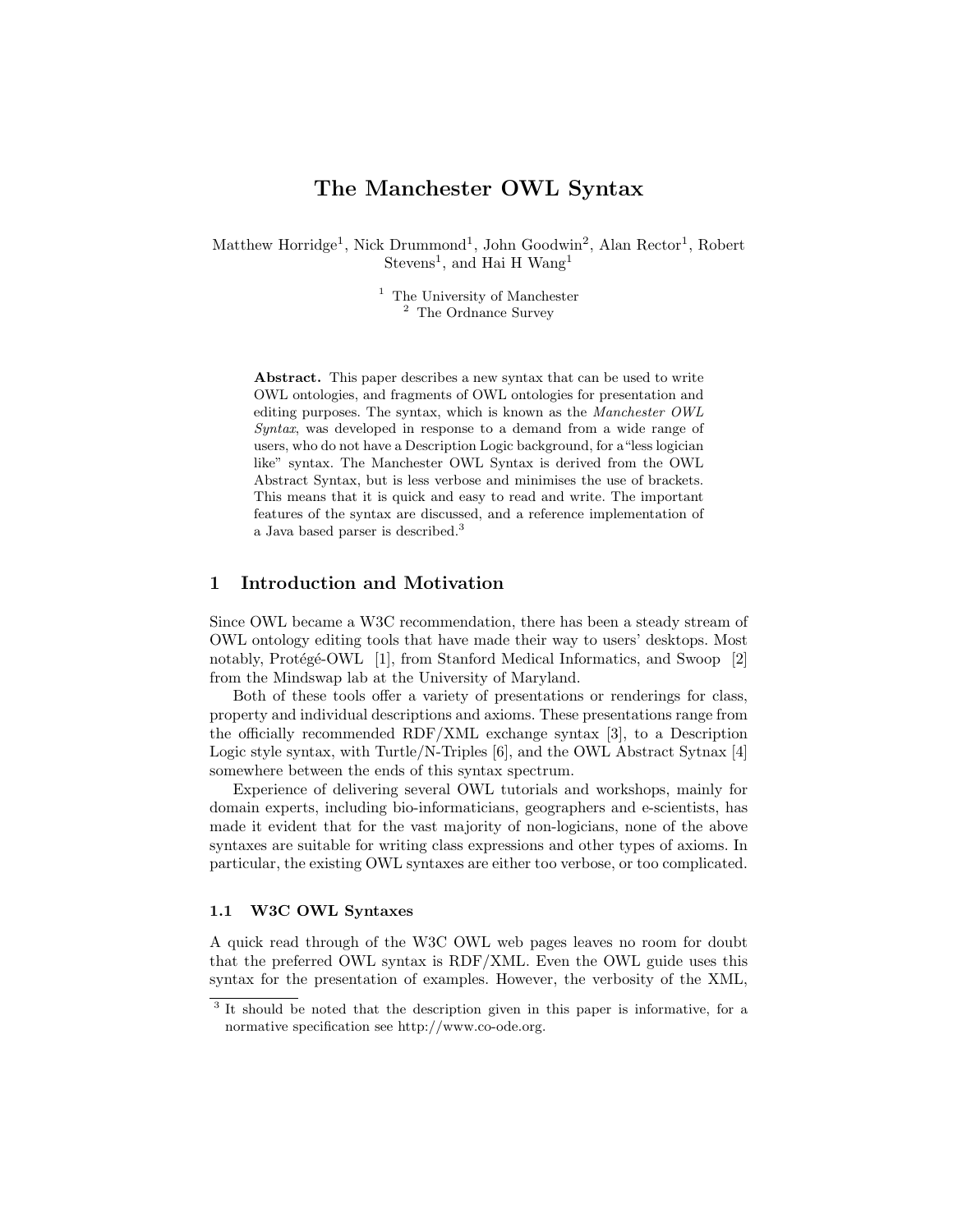and the fact that it is difficult to write by hand, rule this syntax out for quickly writing and editing class descriptions in a concise manner.

An alternative to the RDF/XML syntax is the OWL Abstract Syntax [4]. This syntax is a high level, human readable OWL syntax. The Abstract Syntax is frequently used to exchange snippets of OWL via e-mail messages and discussion lists. However, like the RDF/XML syntax, the Abstract Syntax is also verbose – it has an excessive number of keywords, and typically requires the use of a large number of brackets.

The Semantic Web Best Practices Working Group [5] settled on Turtle – an N3 derivative [6], for posting snippets of ontologies in e-mail discussions and for presentation in their best practice documents. Turtle is a triple based notation, and, amongst others, is favoured by Tim Berners Lee. It was primarily designed to represent RDF. Hence, representation of OWL class descriptions and other constructs in Turtle exposes the triples that are used to encode ontology constructs. It is arguable that when written in Turtle, the meaning of OWL entities is obfuscated because of the representation of raw triples.

#### 1.2 The German DL Syntax and Protégé-OWL Compact Syntax

For the presentation of class descriptions and class axioms, both Protégé-OWL and Swoop defaulted to a syntax that is favoured by the logicians – the German DL Syntax. This syntax uses description logic symbols such as  $\exists$ ,  $\forall$ ,  $\sqcap$ ,  $\neg$ . <sup>4</sup> Examples from Protégé-OWL and Swoop are shown in Figure 1 and Figure 2 respectively.

Given the Description Logic underpinnings of OWL, and the compactness of the DL Syntax, it perhaps unsurprising that this was the syntax of choice for the major OWL tools. However, it has been evident that the DL syntax isn't the preferred syntax for non-logicians. Indeed, the German DL Syntax presents an extra hurdle for non-logicians when learning OWL. It has been observed that domain experts, who do not have a DL background, recoil at the sight of backwards Es and upside down As. They find the DL style syntax both difficult to read and write.

Coupled with the problem of containing cryptic symbols, the syntax for restrictions is a prefix syntax. That is, the restriction quantifier precedes the role/property name and optional filler. It has has been observed that this can lead users to initially read restrictions incorrectly. For example, many users intially read, ∃ hasTopping MozzarellaTopping as, "some pizzas have toppings that are mozzarella topping", compared with the correct reading, "all pizzas have toppings that are some mozzarella topping".

Additionally, due to the special symbols required by the DL syntax, it is difficult to paste snippets of ontologies into e-mails, discussion forums and presentation slides, meaning that it isn't an ideal human readable exchange syntax.

 $4$  The default syntax for Protégé-OWL was actually a syntax that was derived from the German DL Syntax, called the Compact OWL Syntax. This syntax was a confusing mixture of prefix and infix notation.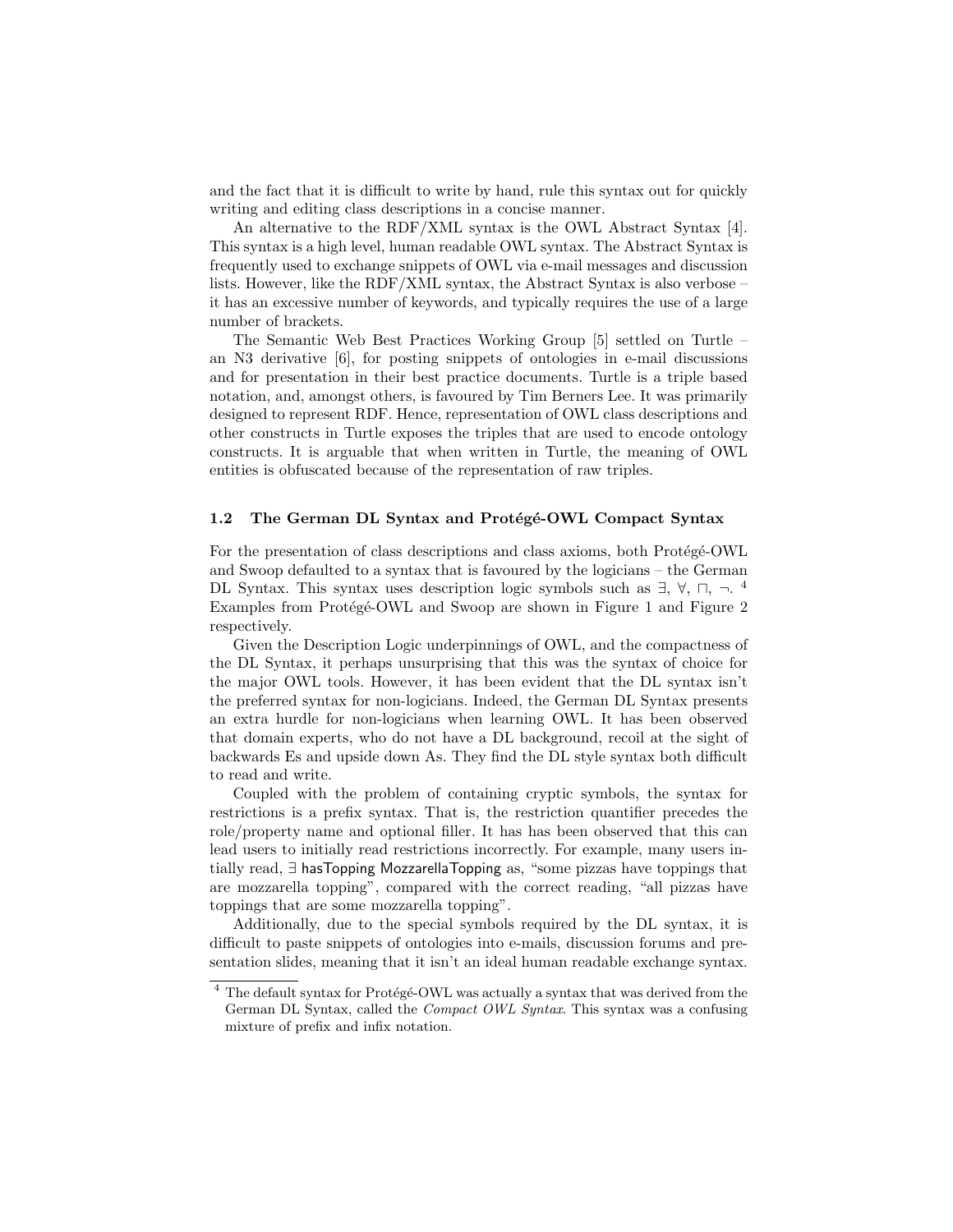#### 1.3 Summary

The Manchester Syntax was created to deal with the above issues and provide non-logicians with a syntax that makes it easier to write ontologies. It has been designed primarily for presenting and editing class expressions in tools, but it can also be used for representing complete ontologies. The syntax is discussed in detail through the rest of this paper.

| 吸                                                                                             | <b>Asserted Conditions</b>              |
|-----------------------------------------------------------------------------------------------|-----------------------------------------|
| Pizza<br>$\Box$ $\Box$ has Topping Fish Topping)<br>$\bigcirc$ - (3 has Topping Meat Topping) | <b>NECESSARY &amp; SUFFICIENT</b><br>Ξ  |
|                                                                                               | NECESSARY                               |
| 3 hasBase PizzaBase                                                                           | <b>INHERITED</b><br><b>Ifrom Pizzal</b> |

Fig. 1. An Example of the original DL syntax used in Protégé-OWL . The figure shows the description of a VegetarianPizza as defined in the pizza ontology.



Fig. 2. An Example of the syntax used in Swoop . The figure shows the description of a VegetarianPizza as defined in the pizza ontology.

# 2 The Manchester OWL Syntax

#### 2.1 Design Considerations

The primary design considerations were to produce a syntax that was concise, did not use DL symbols, and was quick and easy to read and write. These considerations were based on the experience and interaction with users of Protégé-OWL where the syntax would be primarily used to edit class expressions. Lessons learnt from the GALEN project [7] were also taken into consideration. For example, minimsing the number of brackets required to write class expressions, and choosing keywords to promote readability, were taken into account.

It was also decided that although the syntax should be aligned as much as possible with the OWL specification, for example by using keywords derived from the OWL abstract syntax specification, the main objective would be to strive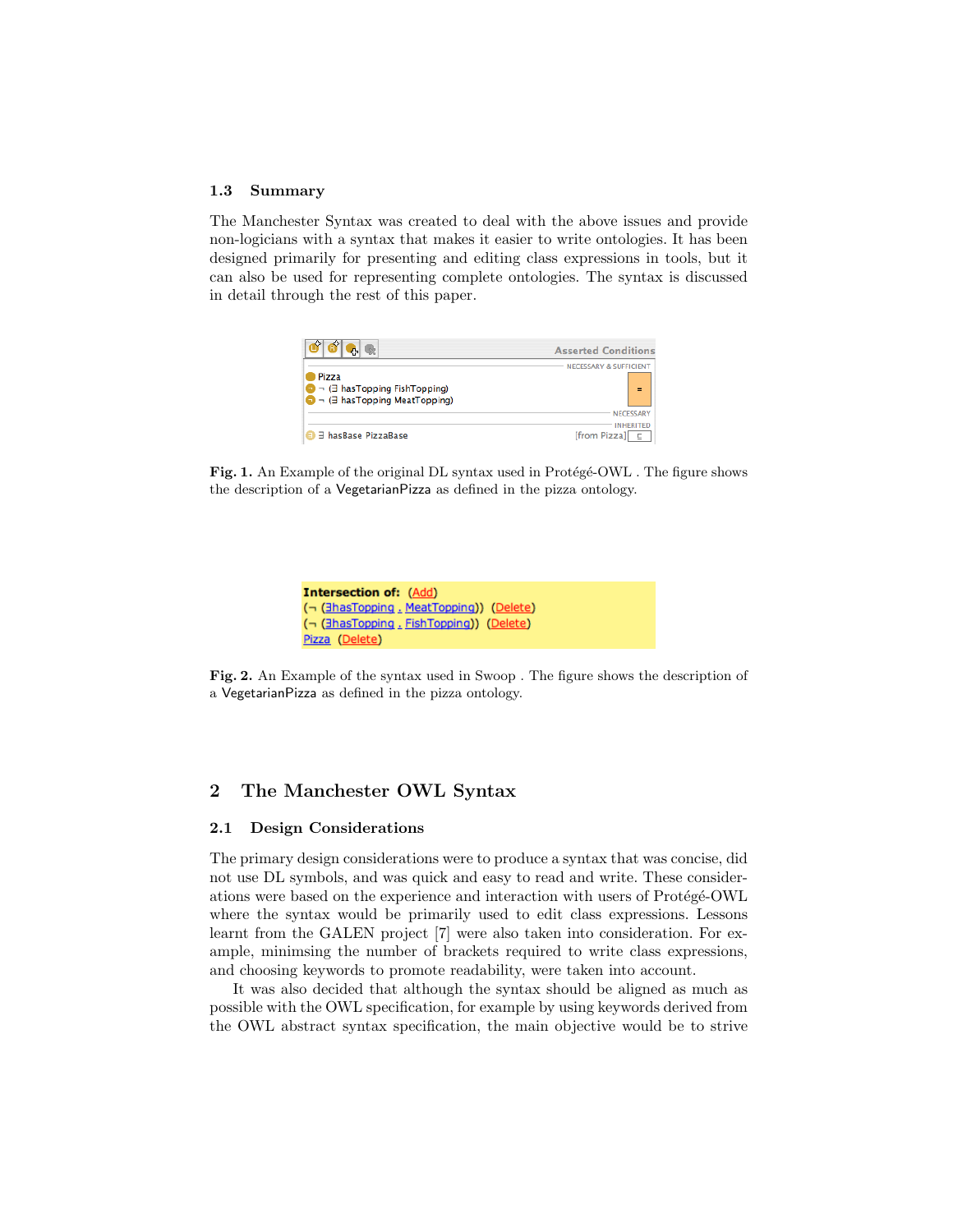for readability and a reduction in the amount of time it took domain experts and non-logicians to understand the information that was being represented. To this end, several new keywords were created.

#### 2.2 The Syntax

Although the Manchester OWL syntax borrows ideas from the OWL Abstract Syntax, it is much less verbose. Whilst following the compactness of the German DL syntax, special mathematical symbols such as  $\exists \forall$ ,  $\neg$  and have been replaced by more intuitive keywords such as some, only, and not.

A significant design decision was to use an infix notation rather than a prefix notation for keywords that are used in restrictions. This was decision was made in order to directly combat the problem of non-logicians misreading class expressions as described in Section 1.2.

#### 2.3 Class Descriptions

One of the main driving factors behind the Manchester OWL Syntax was to produce a syntax that could be used to edit class descriptions in tools such as Protégé-OWL or Swoop. The class description syntax is shown in Figure 3. Keyword symbols are shown in bold caps, however, capitalisation of keywords is optional – for on screen presentations, it has been found that lower case keywords with colouring and syntax highlighting work particularly well.

In addition to making class expressions more natural to read, the natural language keywords, also makes it easy to paste the plain text representation of the expression into e-mails etc. without incurring the formatting problems that can arise due to the different fonts required to represent the mathematical symbols that are used in the DL syntax.

| OWL Constructor DL Syntax |                               | Manchester OWL S. Example |                                    |
|---------------------------|-------------------------------|---------------------------|------------------------------------|
| intersectionOf            | $C \sqcap D$                  | C AND D                   | Human <b>AND</b> Male              |
| unionOf                   | $C \sqcup D$                  | $C$ OR $D$                | Man OR Woman                       |
| complementOf              | $\neg$ C                      | NOT C                     | <b>NOT</b> Male                    |
| oneOf                     | ${a} \sqcup {b}$ ${a} \sqcup$ |                           | {England Italy Spain}              |
| someValuesFrom            | $\exists$ R C                 | R SOME C                  | hasColleague <b>SOME</b> Professor |
| allValuesFrom             | $\forall$ R.C.                | R ONLY C                  | hasColleague ONLY Professor        |
| minCardinality            | $>$ N R                       | R MIN 3                   | has Colleague $\text{MIN}$ 3       |
| maxCardinality            | $<$ N R                       | $R$ MAX 3                 | has Colleague $MAX$ 3              |
| cardinality               | $= N R$                       | R EXACTLY 3               | hasColleague EXACTLY 3             |
| hasValue                  | $\exists R \{a\}$             | R VALUE a                 | hasColleague <b>VALUE</b> Matthew  |

Fig. 3. The Manchester OWL Syntax OWL 1.0 Class Constructors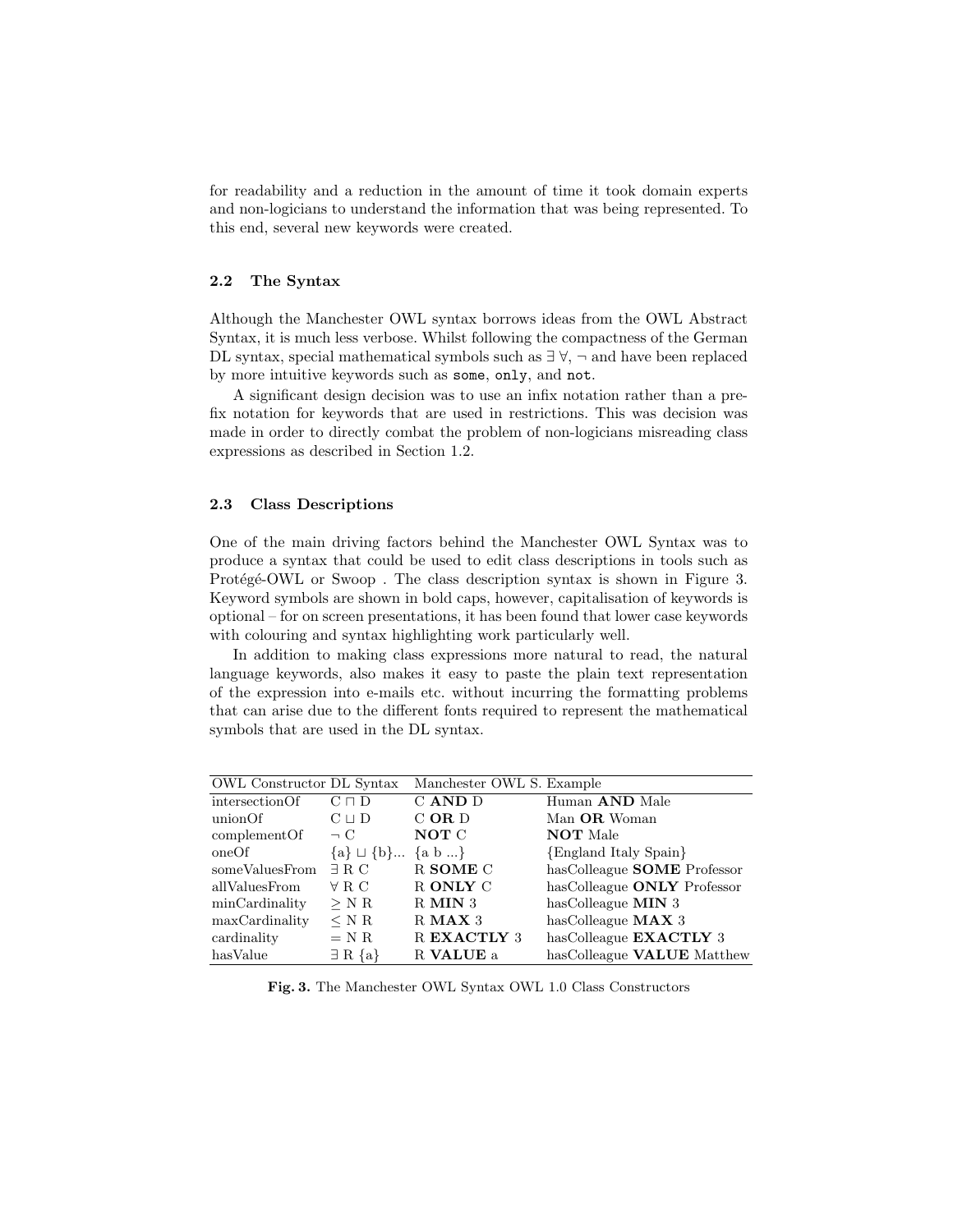Precedence The Manchester OWL Syntax encourages the minimisation of the number of brackets that are used. This is achieved using operator precedence for class descriptions. The following list summarises operator precedence – operators are shown from highest precedece to lowest precedence.

- SOME, ALL, VALUE, MIN, MAX, EXACTLY, THAT
- NOT
- AND
- OR

As would be expected, the syntax supports the nesting of class constructors to arbitrarily complex levels. Complex class expressions can be disambiguated by bracketing. For example, the class expression below describes the set of people who have at least one child that has some children that are only men (i.e. grandparents that only have grandsons). The expression has been formatted using indentation to aid readability.

Person AND hasChild SOME (Person AND (hasChild ONLY Man) AND (hasChild SOME Person))

The 'THAT' Keyword The "THAT" keyword was introduced into the sytax to make certain class expressions read more naturally. The inspiration for this was taken from the syntax that was developed as part of the GALEN project [7]. The keyword "THAT" is in fact a synonym for "AND". It is used after named classes which precede restrictions. In the example below, the previous example has been rewritten to use the THAT keyword – it is noticable that the expression is more readable.

Person THAT hasChild SOME (Person THAT (hasChild ONLY Man) AND (hasChild SOME Person))

#### 2.4 OWL Entity Descriptions

Class expressions that are built up using the syntax described previously can be used in tools for presenting and editing items such as superclass/equivalent class expressions etc. Figure 4 shows an example of the Manchester OWL Syntax being used to represent the concept of a VegetarianPizza in Protégé-OWL .

In addition to the class expression syntax, there is a full syntax for OWL entity descriptions. This means that it is possible to represent full descriptions for classes, properties and individuals in a textual manner. An example of the syntax for named class descriptions is given in Figure 5 and an EBNF style grammar shown in Figure 6. Such textual descriptions are ideal for use in non-DL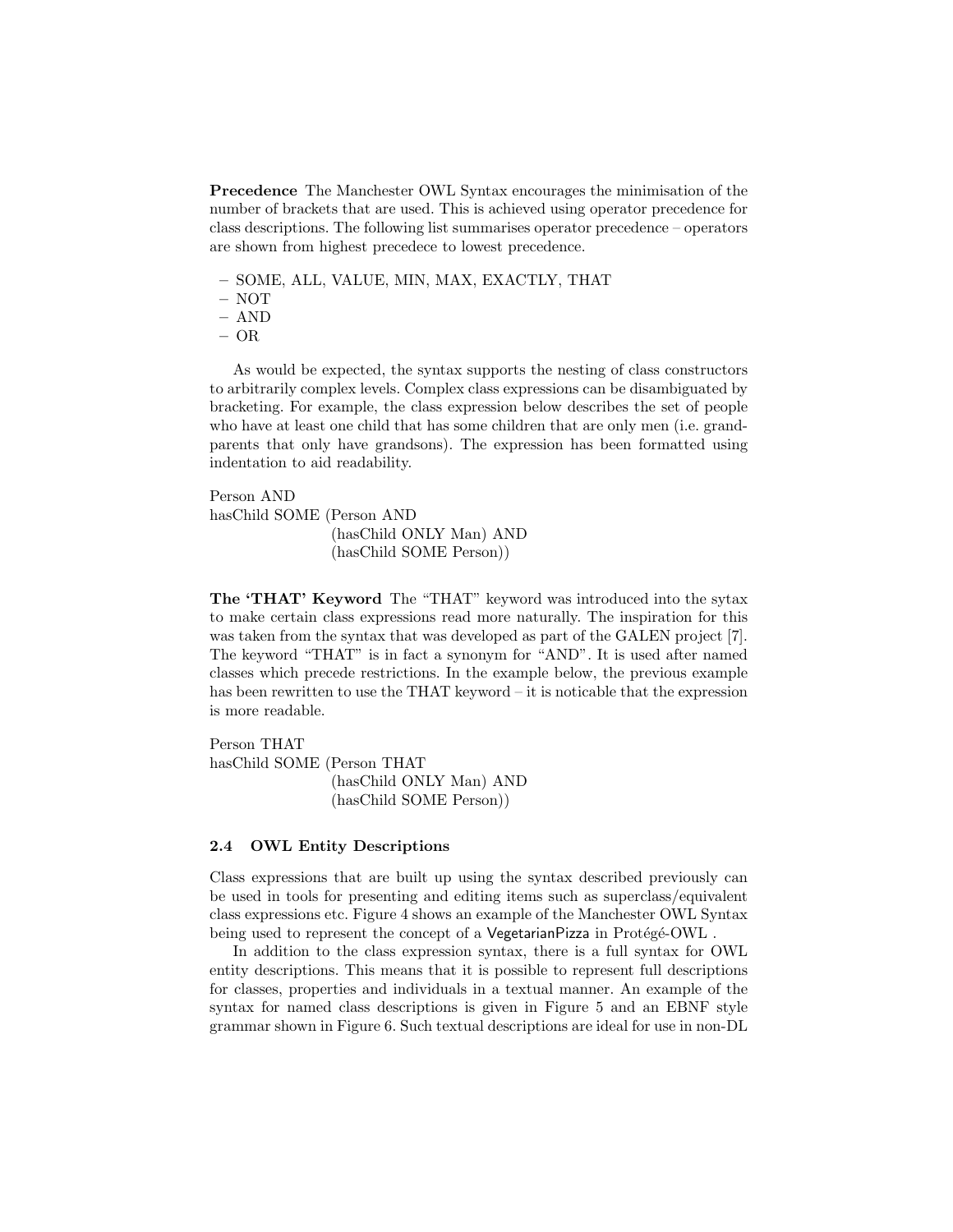

Fig. 4. An example of the Manchester OWL Syntax being used to represent the concept of a VegetarianPizza in Protégé-OWL

papers, or in e-mail discussion lists and forums. As can be seen from Figure 5, it is possible to represent annotations on classes and class axioms using the syntax. Inspiration for this annotation syntax was taken from the JavaDoc [8] syntax that is used for documenting Java classes and methods.

For the sake of brevity, the full class description syntax and grammar for properties and individuals is not shown in this paper – full specifications can be found on the CO-ODE website<sup>5</sup>. However, property and individual descriptions follow the same style as class descriptions.

```
/**
* @rdfs:comment A vegetarian pizza is a pizza that only has cheese toppings
                 and tomato toppings.
 *
 * @rdfs:label Pizza [en]
 * @rdfs:label Pizza [pt]
 */
Class: VegetarianPizza
EquivalentTo:
    Pizza and
    not (hasTopping some FishTopping) and
    not (hasTopping some MeatTopping)
DisjointWith:
    NonVegetarianPizza
```
Fig. 5. An example of the Manchester OWL Syntax being used to represent a full class description.

 $\frac{5}{5}$  http://www.co-ode.org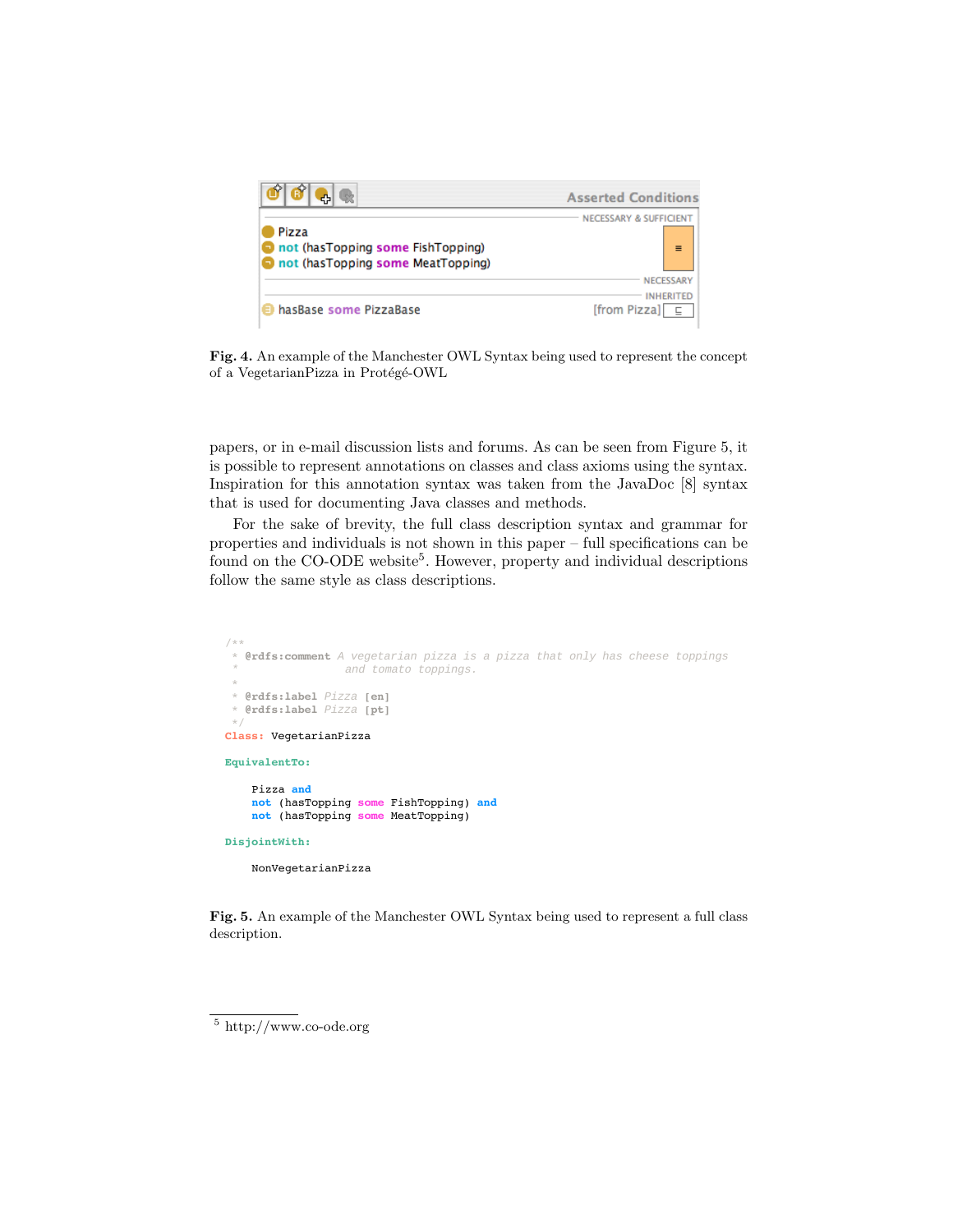[Annotation] 'Class:' classID {Annotation ( ('SubClassOf:' ClassExpression)

| ('EquivalentTo' ClassExpression) | ('DisjointWith' ClassExpression)) }

 $ClassExpression = A class expression that is constructed using the$ class constructors shown in Figure 3.

Fig. 6. EBNF for OWL Class Descriptions

### 3 Design Patterns and Macros

### 3.1 ONLYSOME

A common ontology desing pattern is to combine a set of existential restrictions that act along a given property with a universal restriction that acts along the same property and has a filler that is the union of the existential fillers. The universal restriction is sometimes known as a closure axiom. The following example is taken from the well known pizza ontology<sup>6</sup>.

Pizza THAT hasTopping SOME MozzarellaTopping AND hasTopping SOME TomatoTopping AND hasTopping SOME PeperroniTopping AND hasTopping ONLY (MozzarellaTopping OR TomatoTopping OR PepperonniTopping)

Since this is a common pattern, the Manchester OWL Syntax provides a shortcut macro. The macro takes the form, R ONLYSOME  $[C_0,...,C_n]$ , which expands to,

R SOME  $C_0$  AND . . . R SOME  $C_n$  AND R ONLY  $(C_0 \t{OR} ... \t{OR} C_n)$ 

Figure 7 shows the above example expressed using the onlysome macro – the reduction in verbosity should be evident.

Similar macros, using the SOME and ONLY keywords, are also available for sets of existential restrictions and sets of universal restrictions respectively. The SOME keyword macro expands to an existential restriction for each class listed between square brackets. The ONLY keyword macro expands to a single

<sup>6</sup> http://www.co-ode.org/ontologies/pizza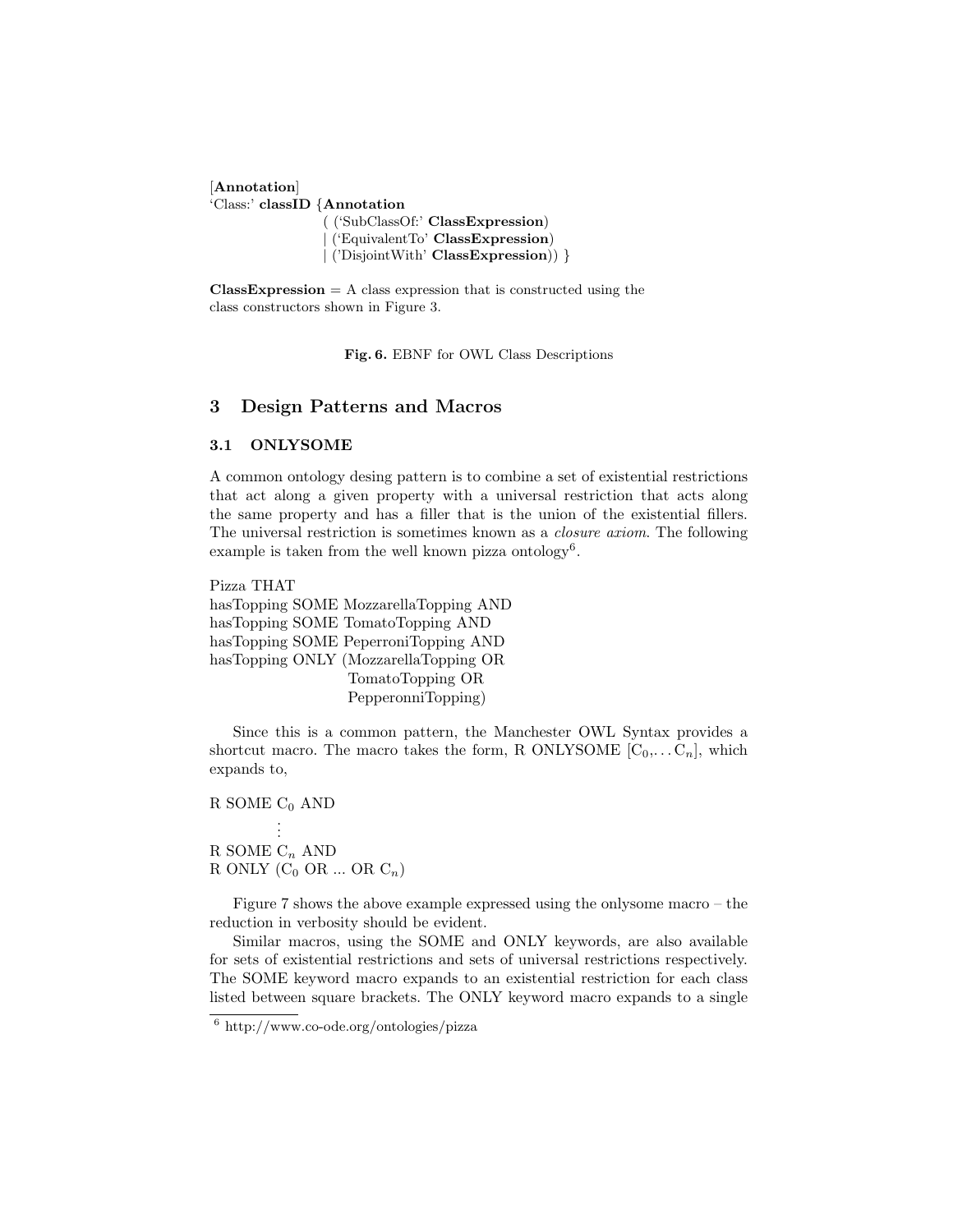restriction that has a filler, which is the disjunction of the classes listed between square brackets. Hence, both macros encourage neophyte users to "do the right thing".

Pizza THAT hasTopping ONLYSOME [ MozzarellaTopping, TomatoTopping, PepperonniTopping]

Fig. 7. An example of the ONLYSOME macro

### 3.2 Value Partitions

The Semantic Web Best Practices Working Group [5] have published several ontology desgin patterns. The Manchester OWL Syntax includes a shortcut macro for creating one of these commonly used patterns – Value Partitions. This syntax for value partitions is:

```
'ValuePartition:' className
               objectPropertyID '['classID classID {classID}']'
```
This expands to produce a functional property, and a list of disjoint classes which cover the value partion class that is identified by 'className'.

#### 3.3 Exclusive OR

Ontology development at the Ordnance Survey highlighted a need for a compact way of representing an exclusive OR. In other words, A OR B but not both A and B. In line with some programming languages, the exclusive OR macro was introduced. The macro simply uses the XOR keyword. For example C XOR D, which expands to (C OR D) AND NOT (C AND D).

## 4 Implementation

A Java based reference implementation of a Manchester OWL Syntax parser was created.<sup>7</sup> The parser can parse class expressions, class, property and individual descriptions, and complete ontologies written in the Manchester OWL Syntax. It was constructed using the Java Compiler Compiler (JavaCC) [9]. A version of the parser that creates class expressions or descriptions, and ontologies using the WonderWeb OWL API [10] is also available.

<sup>7</sup> The implementation is available from http://www.co-ode.org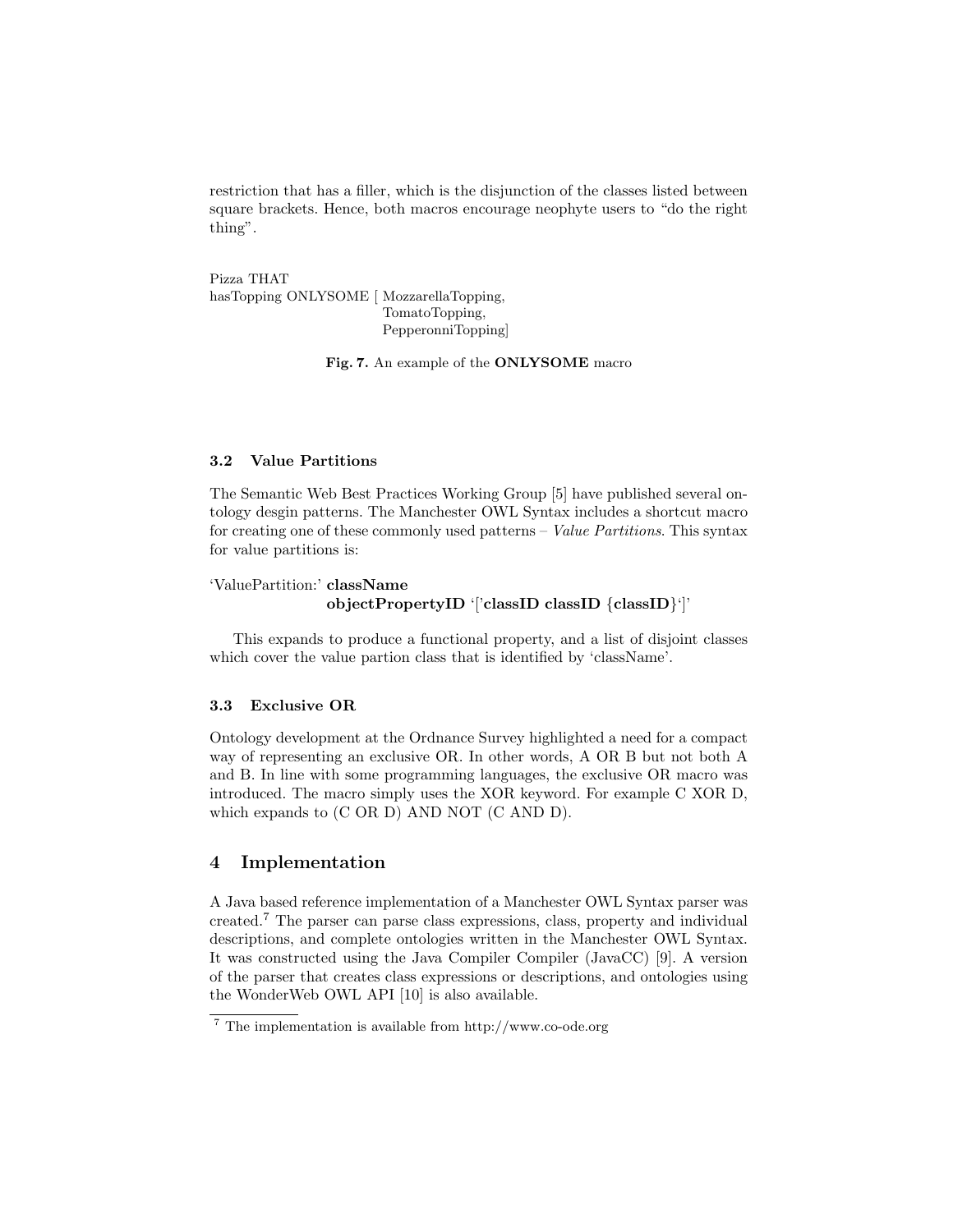# 5 OWL 1.1 Support

The Manchester OWL Syntax was developed prior to the OWL 1.1 specification. However, the syntax has been extended, with minimal effort, to support OWL 1.1. Such extensions included support for QCRs, ValueNot, Disjoint unions, user derived datatypes and the like. Full specifiactions can be found on the CO-ODE web site.

### 6 Informal Evaluation

Since the Manchester OWL Syntax was created, it has become the default syntax in Protégé-OWL . Many non-logician users, such as members of the BioPAX consortium<sup>8</sup>, the Ontogenisis Network and the Ordnance Survey<sup>9</sup> have commented that they much prefer the syntax to the previous DL style syntax. They find it easier to grasp and in some cases, such as at the Ordnance Survey, it has lowered the barrier to being able to read and interpret ontologies $^{10}$ .

The Manchester OWL Syntax has also had commercial success. The recently released OWL ontology editor  $TopBraid$  Composer<sup>11</sup> has made the Manchester OWL Syntax the syntax of choice.

In summary, the Manchester OWL Syntax has been well received by nonlogicians. However, it should be noted that while most users have found the syntax easy to read, in general, they still needed training to re-align their 'natural interpretation' with the correct OWL/DL interpretation. For example, it is often necessary to explain the precise meaning of 'some' – i.e. the semantics of existential restrictions. Another example is that universal restrictions are often interpreted to mean 'only and some' – trivial satisfaction of such restrictions is counter intuitive for many users. However, it is arguable that explanations of OWL semantics would be required whatever syntax was chosen. What is clear, is that the Manchester OWL Syntax has, to a large degree, ameleorated the 'prefix problem' (described in section 1.2) associated with restrictions. The syntax also seems to be more memorable than the German DL syntax, which means users get used to reading and writing class expressions in a shorter amount of time. They also find it easier to map between the syntax and semantics.

## 7 Conclusions

- The Manchester OWL Syntax is a new OWL Syntax that was designed in response to a demand from non-DL users for less logician like syntax.
- Key features of the syntax are that is uses natural language keywords rather than DL symbols, and an infix notation for restrictions.

 $\frac{8 \text{ http://www.biopax.org}}{9 \text{ The}}$ 

Brisith equivalent of the US Geological Survey http://www.ordnancesurvey.co.uk/oswebsite/

 $10$  Personal communication with John Goodwin and O/S employees

<sup>11</sup> http://www.topbraidcomposer.com